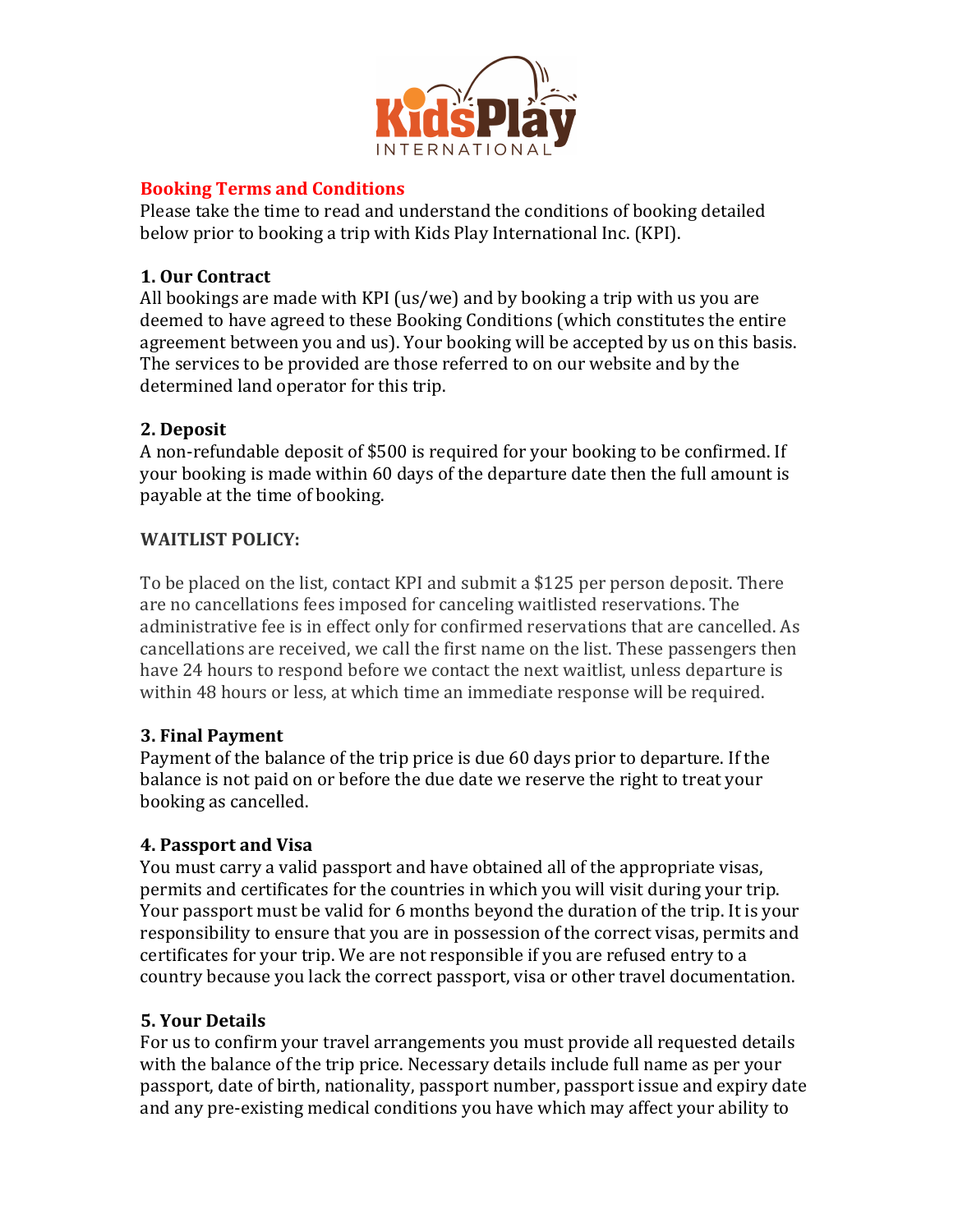

complete your travel arrangements. Your booking cannot be confirmed without provision of these details.

**Minors:** Any child 17 years or younger, not traveling with a parent or guardian is required to carry a permission letter signed by parent/guardian and notarized at time of check-in. Non-U.S. citizens should consult the consulate of host country regarding documentation required.

## **6. Travel Insurance**

Travel insurance is recommended for all travelers and, if purchased, should be taken out at the time of booking. Your travel insurance should provide cover against personal accident, death, medical expenses and emergency repatriation with all recommended minimum coverage of \$200,000USD. We also strongly recommend it cover cancellation, curtailment, and all other expenses that might arise as a result of loss, damage, injury, delay or inconvenience. We shall have no liability for loss, theft of or damage to baggage or personal effects. Personal belongings lost or stolen while unattended by the client in public lounges or other public areas, whether on board a vessel, train, bus, or other mode of transportation, publicly owned or operated by affiliated tour operators or elsewhere, are not reimbursable. Losses due to ordinary wear and tear, and other acts of God are not reimbursable. We cannot accept responsibility for and in no event shall be liable for loss or damage of valuables or other articles left in or on facilities used by us such as hotels, home stays, vessels, expedition vehicles, or any other mode of transportation.

#### **7. Inclusions**

The land price of your trip includes: all accommodation as listed in the Itinerary, all transport listed in the Itinerary, all meals as listed in the Itinerary and any additional excursions mentioned in the Itinerary.

#### **8. Exclusions**

The land price of your trip does not include: international or internal flights, excess baggage charges, visa and other passport fees, travel insurance, alcoholic beverages, some meals as noted in Itinerary, optional activities and sightseeing and all personal expenses.

## **9. Cancellation by Traveler**

All monies received, above the non-refundable deposit, will be refunded if the cancellation is made 60 or more days prior to scheduled arrival date. If the client cancels less than 60 days in advance of the arrival day, or if the client does not show up, or leaves early for any reason no credit or refund is available. Trips are nontransferable.

Different fees may apply to airline tickets depending on the carrier being used. You are strongly advised to take out cancellation insurance at the time of booking which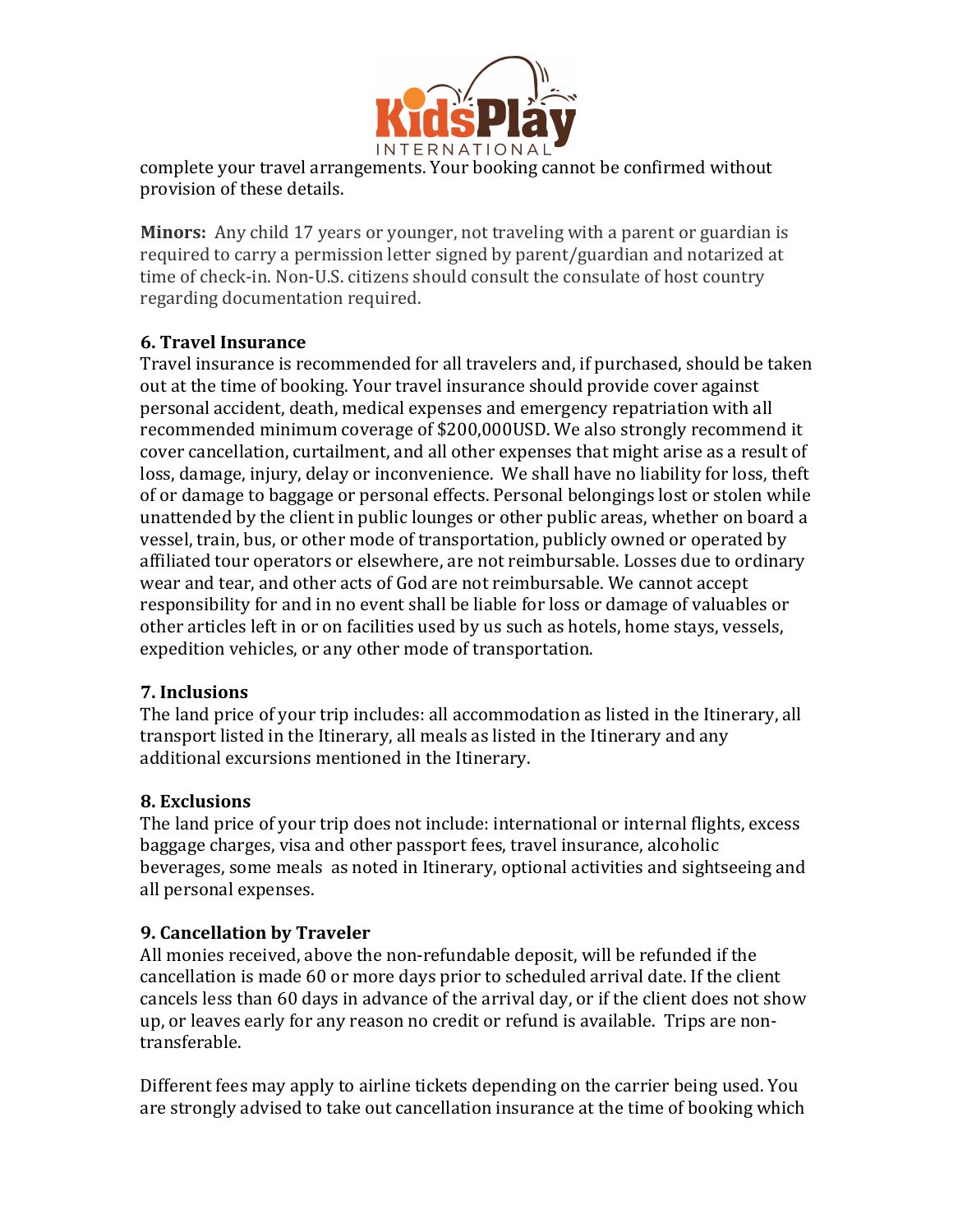

will cover your cancellation penalties in some situations. If you leave a trip for any reason after it has commenced we are not obliged to make any refunds for unused services. Again, cancellation insurance may reimburse you for early departure under certain circumstances.

## **10. Cancellation by Kids Play International**

Kids Play International reserves the right to cancel any program or event at any time for any reason. In this event, the client is given a complete refund. However, Kids Play International is not responsible for any expenses or damages incurred as a result of event/program cancellation including preparation costs, airline tickets, travel documents or other expenses. Again, travel insurance is always recommended.

#### **11. Flexibility**

The itinerary provided for each trip is representative of the types of activities contemplated, but it is understood that the itineraries, amenities and mode of transport may be subject to alteration without prior notice due to local circumstances or events.

Furthermore, all activities are done at the sole discretion of each individual ability level and interest.

#### **12. Acceptance of Risk**

Kids Play International, Inc. and Trip Leaders are dedicated to ensuring the safety of all its guests, although all clients must assume the risk inherent in travel. Certain locations are remote and require additional travel time away from city centers and towns; as such, medical attention may not always be readily available. You will be visiting places where the political, cultural and geographical attributes present dangers and physical challenges greater than those present in our daily lives. We use information from government foreign departments and reports from our contacts in assessing whether the itinerary should operate. However, it is your own responsibility to acquaint yourself with all possible relevant travel information and the nature of your itinerary. You acknowledge that your decision to travel is made in light of consideration of this information and you accept that you assume the personal risks involved with such travel.

Travelers involved in activities during the trip shall indemnify and hold Kids Play International, Inc. and their trip leaders, officers, agents and employees free and harmless from any and all claims, demands, lawsuits and expenses (including attorney fees) which may be incurred or which may arise out of travelers activities related to trip. Travelers expressly waives any and all claims for compensation and releases and discharges responsibility from above same from any and all demands, claims, lawsuits, actions of any kind and causes of action arising from any injury related to the audition.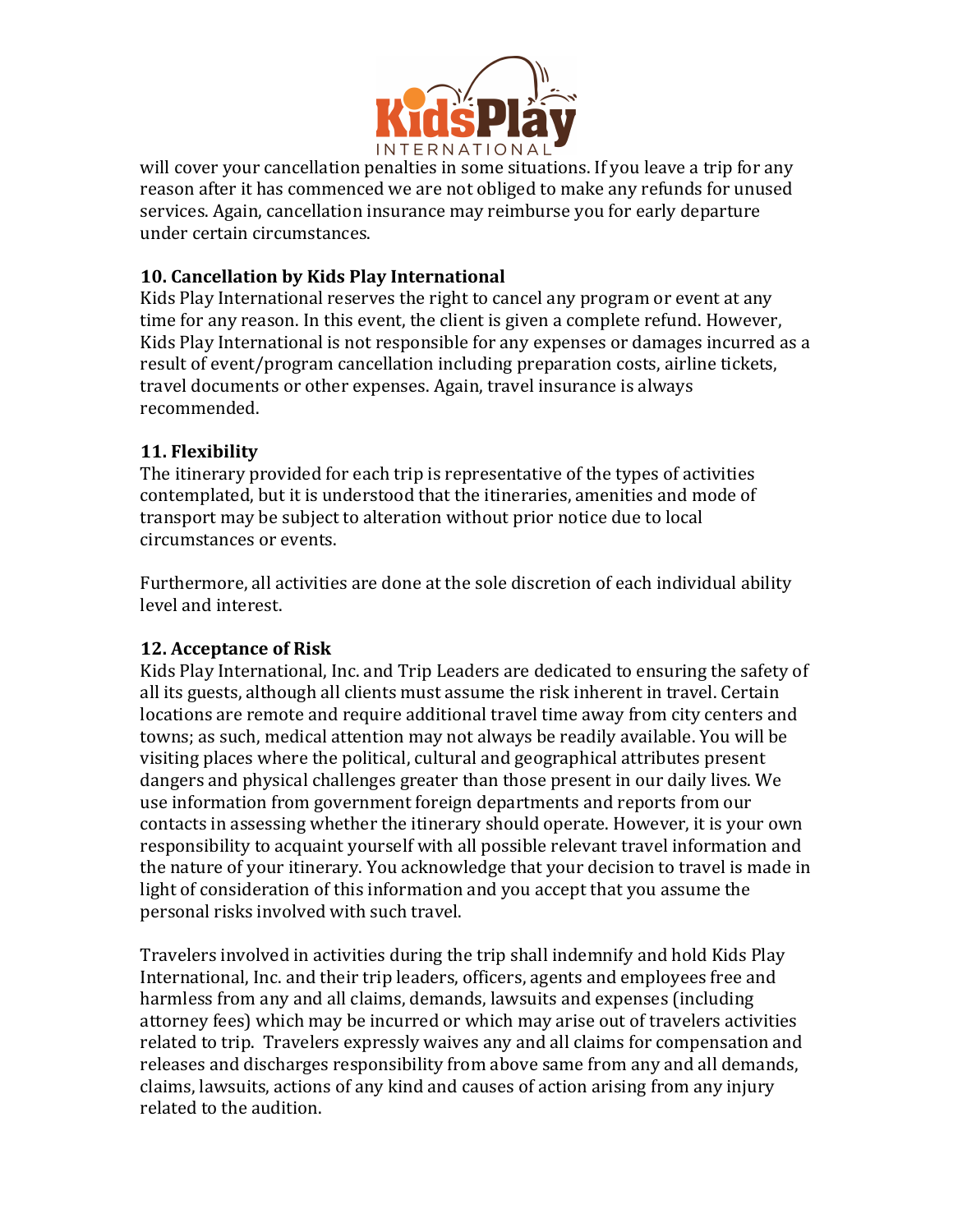

Travelers represent that he/she has no injuries, physical conditions or physical limitations that could prevent he/she from doing the named Sport/athletic activity that is specified in the Itinerary. Travelers represents that  $he/she$  will attempt no activity that is unsafe or that is beyond his/her own physical capabilities or skills.

# **13. Limitation of Liability**

We contract with a network of companies to assist in the running of our trips. The tour operators have their own booking conditions, and you will be bound by those as far as the relevant transport provider is concerned. Some of those conditions may limit or exclude liability on the part of the relevant transport provider or other supplier, and they are often also subject to various international conventions. Copies of such conditions may be requested of us. Our liability will be limited to and shall not exceed that of its suppliers. We are not responsible for the acts and omission of our tour operators. To the fullest extent permitted by law: any liability for any loss, death, injury or damage which you may suffer (directly or indirectly) in connection with or arising out of your participation in a trip, or any breach of the Booking Conditions, is excluded; you release us and our officers, employees, agents and representative from any liability and expressly waive any claims you may have against us arising out of or in connection with your participation in a trip.

## **14. Optional Activities**

Optional activities not included in the trip price do not form part of the trip or this contract. You accept that any assistance given by your trip leader or local representative in arranging optional activities does not render us liable for them.

## **15. Photos and Marketing**

You consent to us using images of you taken during the trip for advertising and promotional purposes. You grant us perpetual, royalty-free, worldwide, irrevocable license to use such images for publicity and promotional purposes.

## **16. Privacy Policy**

Any personal information that we collect about you may be used for any purpose associated with the operation of a trip or to send you marketing material in relation to our events and special offers. The information may be disclosed to our agents, service providers or other suppliers to enable us to operate the trip.

## **17. Arbitration**

It is agreed by and between the traveler and Kids Play International, Inc. that all disputes and matters whatsoever arising under, in connection with or incident to this agreement shall be litigated, if at all, in and before a court located in Salt Lake City, Utah U. S. A. to the exclusion of the courts of any other state or county.